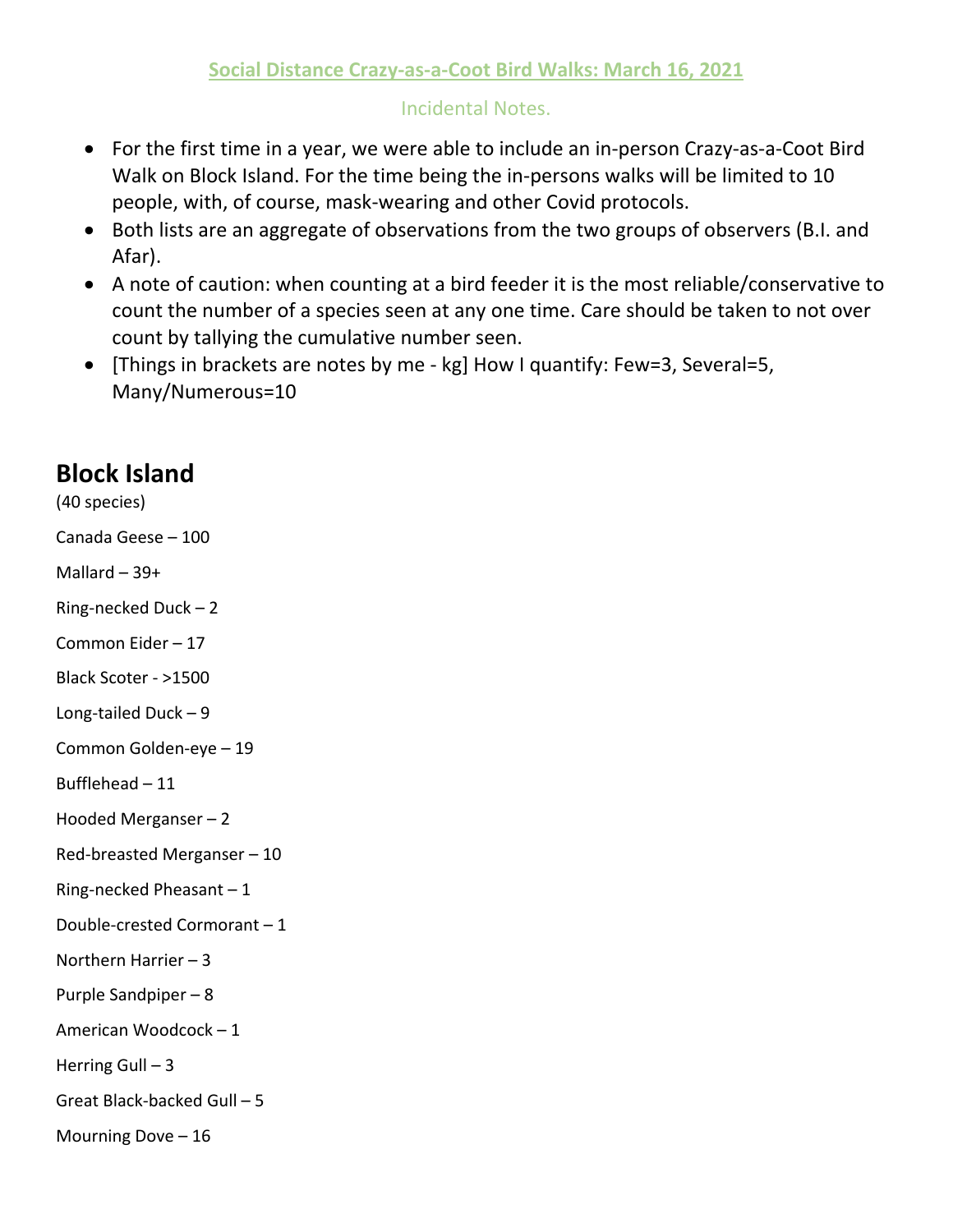Rock Pigeon – 15 Red-bellied Woodpecker – 2 Downy Woodpecker – 4 Woodpecker species – 1 Blue Jay  $-2$ American Crow – 39+ Fish Crow – 5 Black-capped Chickadee – 4 Red-breasted Nuthatch – 2 Carolina Wren – 10+ American Robin – 37+ Brown Thrasher – 1 N. Mockingbird – 1 European Startling – >200 Song Sparrow – 9 White-throated Sparrow – 7 Northern Cardinal – 26 Red-winged Blackbird – 149+ Common Grackle – 16 Brown-headed Cowbird – 14 House Finch  $-7$ Purple Finch – 2 House Sparrow – 32

**From Afar** Barrington and Cumberland, RI; St. Petersburgh, FL; Pleasant Hill and Roseberg, OR; Sedbergh, England. (66 species) Canada Goose – 3 Muscovy Duck – 8 Mallard  $-12$ Ring-necked Duck – 13 Bufflehead – 10 Common Merganser – 1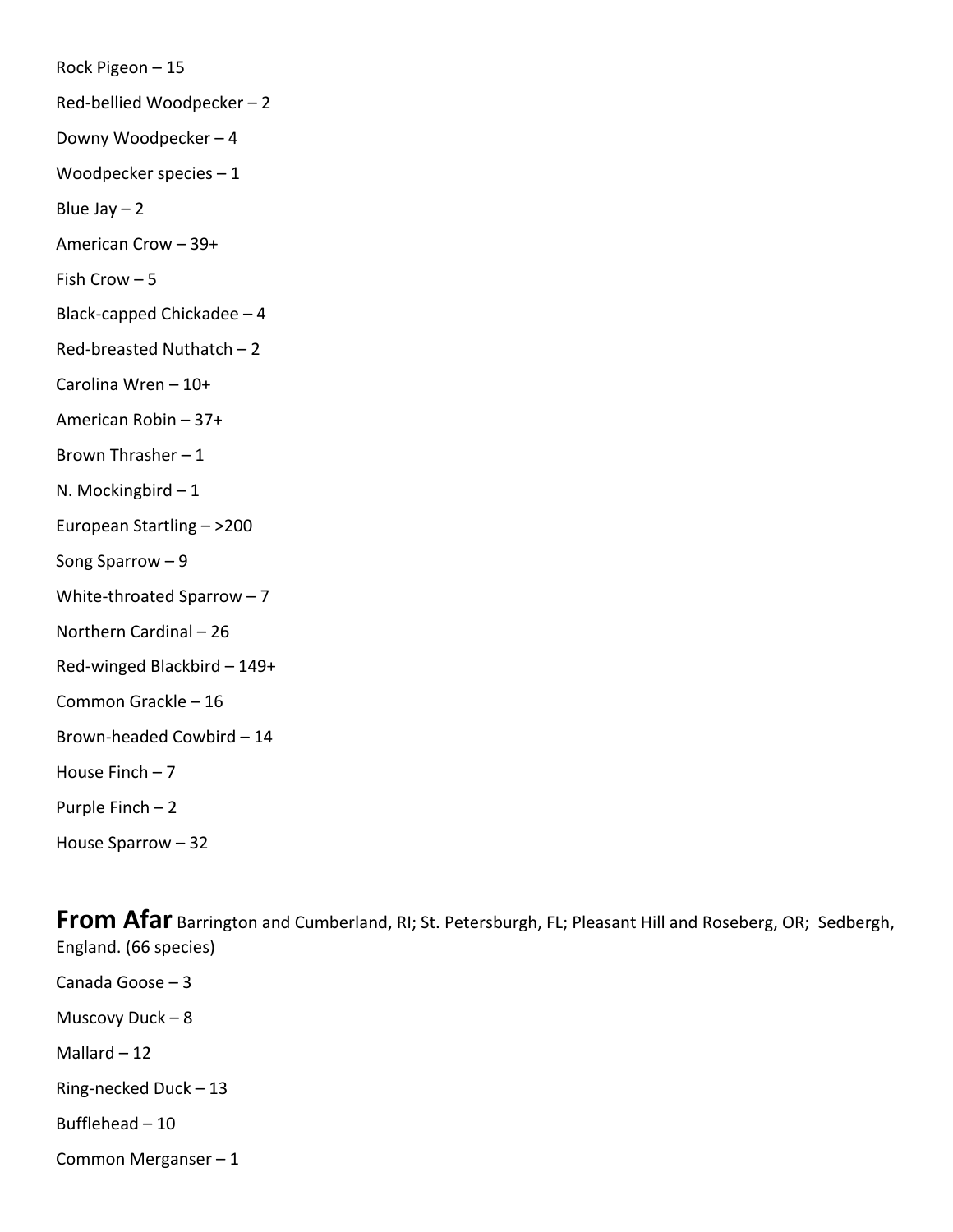Red-breasted Merganser – 2 \*Pheasant $2 - 3$ Pied-billed Grebe – 9 Brown Pelican – 4 Anhinga – 2 Double-crested Cormorant – 6 Great Blue Heron – 4 Great Egret – 2 Green Heron – 1 Tricolored Heron – 1 Cattle Egret  $-2$ Roseate Spoonbill – 1 Black Vulture – 2 Turkey Vulture – 3 Osprey – 10 Bald Eagle  $-1$ Cooper's Hawk – 2 Common Gallinule – 8 Limpkin  $-1$ \*Oystercatcher – 2 Sandpiper Species – 10  $*$ Curlew – 2 Laughing Gull – 10 Herring Gull - 1 \*Wood Pigeon – 3 Mourning Dove  $-4$ Rock Pigeon – 15 Acorn Woodpecker – 4 Red-bellied Woodpecker – 6 Northern Flicker – 2 Yellow-shafted Northern Flicker – 2 Red-shafted Pileated Woodpecker – 1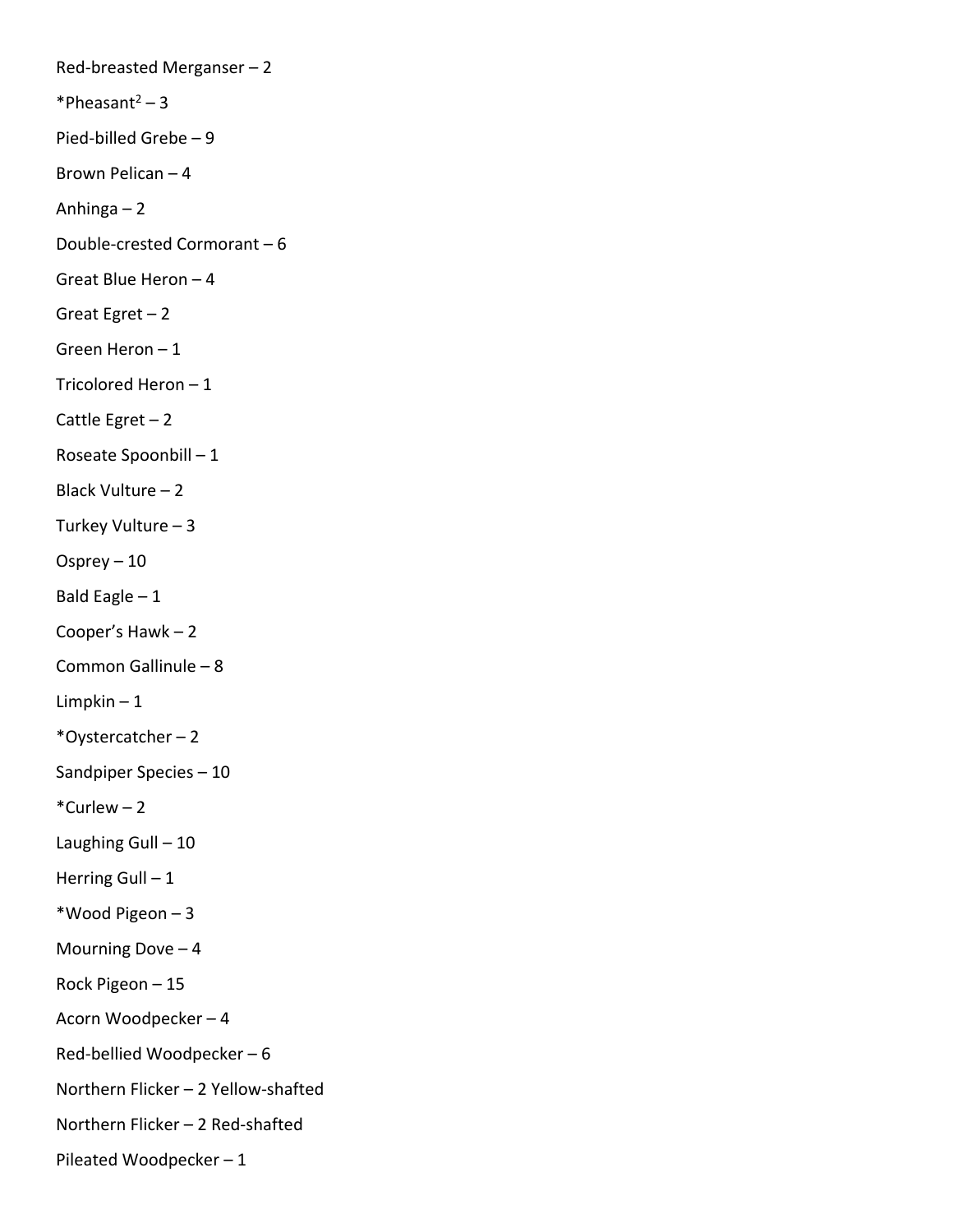Steller's Jay – 1 Western Scrub-Jay – 2 Blue Jay  $-3$  $*$ Magpie – 3 American Crow – 14 Common Raven – 2 \*Crow species – 3  $*$ Blue Tit  $-3$ White-breasted Nuthatch – 1 Black-capped Chickadee – 6 Tufted Titmouse – 2 Carolina Wren – 3 Ruby-crowned Kinglet  $-1$  $*Blackbird - 3$  $*$ Robin – 3 American Robin – 12+ \*Song Thrush – 2 European Starling – 1 Yellow-rumped Warbler – 1 Spotted Towhee – 1 Song Sparrow – 5 White-crowned Sparrow – 7 Golden-crowned Sparrow – 4 Oregon Junco – 5 Northern Cardinal – 4 Red-winged Blackbird – 2 Common Grackle – 2 American Goldfinch – 4 House Sparrow – 4

1 Dark-eyed Junco (*Junco hyemalis*) is a species that "includes at least six recognizable populations." (The Sibley Guide to Birds). A junco seen on the east coast is Slate-colored Junco *(Junco hyemalis)*. On the west coast, both Slate-colored and Oregon Junco *(Junco hyemalis)* can be found. So, when I am recording Junco sightings on the east coast I will list them as Slate-colored; however west coast Juncos will be recorded as Dark-eyed unless the reporter stipulates Oregon or Slate-colored.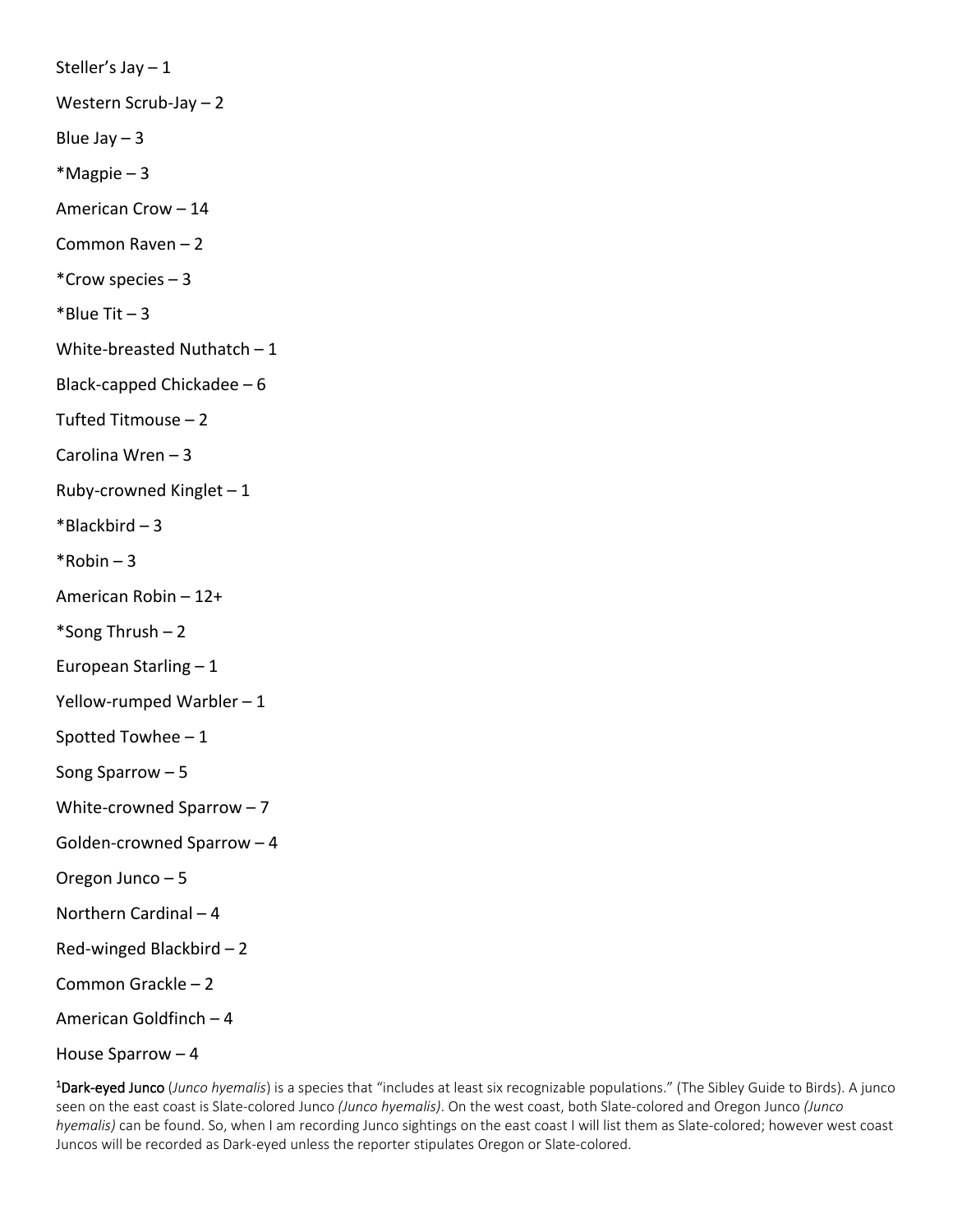**Barby Michel & Grace B.** Hi Kim, We weren't out much but saw a few birds. 3 red-winged blackbirds, dozens of robins, dozens of crows, 2 Canada geese, 2 mallards, 1 northern harrier

**Cathy Joyce & Nigel Grindley** – Here's our "home" list from yesterday - the first 3 species are from Warden's Pond, the rest from our feeders and yard. Canada Goose 11, Ring-necked Ducks 2, Hooded Merganser 2, Mourning Dove 2, Red-bellied Woodpecker 1, Downy Woodpecker 2, Blue Jay 1, Am. Crow 5, Black-capped Chickadee 4, Red-breasted Nuthatch 2, Carolina Wren 1, Brown Thrasher 1, White-throated Sparrow 7, Song Sparrow 4, Cardinal 21, Red-winged Blackbird 26, Common Grackle 1, Brown-headed Cowbird 1, House Finch 4, Purple Finch 2, House Sparrow 5

**Crazy-as-a-Coot Bird Walkers** – 3/17. Amy Keeler, Gail & Shorty Cahill, Heather Hatfield, Nigel Grindley & Cathy Joyce, Socha Cohen, Susan Matheke, & Kim Gaffett. Area covered: Statue of Rebecca to Ballard's Beach, behind Harbor Church, up Spring street to Spring House Pond; with a brief stop at Pat Campbell's to celebrate her birthday. DC Cormorant 1, Canada Geese 58, Mallard 12, C. Eider 15, Long-tailed Duck 9, Black Scoter >1,000, C. Golden-eye, Bufflehead 9, RB Merganser 5, Pheasant 1, Purple Sandpiper 8, H Gull 2, GBBG 1, Mourning Dove 12, Rock Pigeon 15, Woodpecker species heard 1, Blue Jay 1, Amer.Crow 8, Fish Crow 5, Carolina Wren 3, A. Robin 12+, E. Starling>50, Song Sp. 3, N. Cardinal 3, Red-winged BlkBrd 100+, C. Grackle 8, Brown-headed Cowbird 13, House Sparrow 25.

**Dan Kasuba** – A lot of the "snowbirds" have left St Petersburg, including the white pelicans and warblers. Still a few pine and yellow rumped around, and still lots to see !!

1 roseate spoonbill, 1 limpkin, 2 black and 2 turkey vultures, 8 common galinules, 8 Muscovy ducks, 1 bald eagle, many ospreys, American crows and ring necked ducks, 6 mallard ducks, 4 great blue herons, 2 cattle egrets, 1 green and 1 tricolored heron, 4 brown pelicans, many unidentified sandpipers, many laughing gulls, 2 great herons [Listed as Great Egret? -kg], 8 pied billed grebes, 1 pileated wood pecker, 6 red bellied wood peckers, 6 double crested cormorants and 2 anhingas. Thanks as always !!

**Erica Anderson** – Pleasant Hill, OR. Hi Kim, our weather on Tuesday was clear, sunny but a cold breeze keeps reminding us it's only spring here. Our wild flowering current is out which means the hummingbirds are back in town. I didn't see many birds today but I got to see a real treat. There have been 3 hawks, which I think are Cooper's Hawks flying around our house, landing in the trees by the river. We hear them calling during the day. Yesterday I was watching one through my binoculars as it flew around, landed in one tree and flew around some more. I saw it settle at the top of a Ponderosa in the field next to us. Another hawk came flying towards it and I assumed it was going to dive bomb the hawk in the tree. Turned out it was going to mate with the one in the tree! I got to see their brief copulation then the male flew away. They are still flying around calling today and I'm really hoping to report a nest and chicks over the next few months.

**Kim Gaffett** – Cold (below 32 most of day) but low wind. I spent time in Rodman's Hollow (RH), home yard & feeders (KG), and at the table of Nancy Greenaway (NG). RH: from the bluff - >500+ Black Scoters (likely other Scoter species also in the rafts), Common Eider 2, Red-breasted Merganser 5; in the pond along Black Rock Rd. – Bufflehead 2; throughout the trails – Canada Goose 9, + 5Herring Gull 1, GBBG 4, American Crow 6, Carolina Wren 5+, Song Sparrow 2, N. Cardinal 2, Marsh Hawk 1, A. Robin 1, KG: Mallard >25, Canada Goose 15, Mourning Dove 2, Downy Woodpecker 2, Redbellied Woodpecker 1, A. Crow 4, A. Robin 12, E. Starling >150, Red-winged blackbird 20+, C. Grackle 7+, Carolina Wren 1, House finch 3, House Sparrow 2. NG: N. Harrier 1, A. Crow 4, N. Mockingbird 1.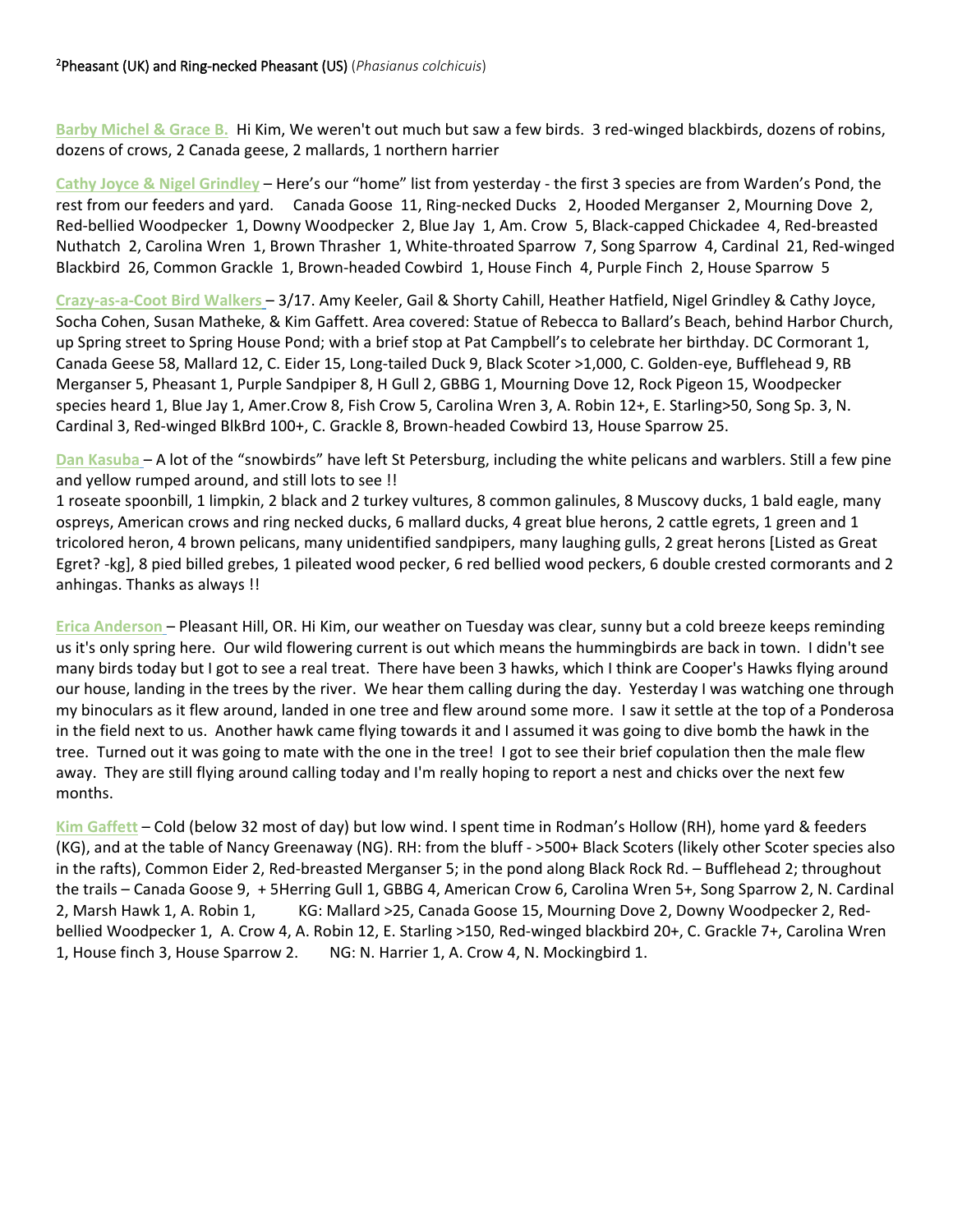**Laura Rosenzweig** - I hope spring will be with you very soon. It's certainly making me feel better now that the days are longer and getting warmer (and drier!). I have a short report gathered over a couple of days while I've been out and about: The first thing to report is the return of the Curlews. I saw two flying over some open moorland on Sunday [3/14] (Mother's Day here in the UK). I love their trilling call, it's such a



pure note. One of the many myths about curlews says that if they are flying and calling there is a storm on the way and sure enough not long after they had passed overhead we got hammered by a short sharp hailstorm. Apparently both farmers and sailors say this about the curlew. I've attached a photo of one I took on Loch Nevis several years ago. They're one of my favourite birds, I think it's the beautiful beak that does it for me!

Yesterday [3/17] I saw my first two song thrush of the year, spooked out of their hiding place in an overgrown thicket by you-know-who. And the wren showed up again in our garden. I think they nest in between the dry stones of our walls.

Other firsts this week include the frogs coming back to the pond and some large sleepy bumblebees buzzing around the winter-flowering honeysuckle.

There are more blackbirds around now too, along with the ubiquitous robins, blue tits, pigeons and crows and pheasants. I've also seen magpies and oystercatchers here and there. [Listed 3 of each as a conservative accounting -kg]

That's all for this Coot report. I shall try to keep my eyes open for more unusual songbirds and ducks on the river.

**Lauren Miller-Donnelly** – I totally did not get in any birding yesterday (3/16). I have been visiting Police Cove in Barrington with frequency because of a new dock that is being installed there. It's a really diverse spot because it's kind of wet with backyards abutting it with established trees and overgrown areas along the bike path it even has some really nice thicketed habitat. Spring is in the air! Multiple Robins, 3 Song Sparrows, 3 Carolina Wrens, a male cardinal and red winged blackbirds all singing away.

3/17: Bufflehead 10, Red-breasted Merganser 2, Pied-billed Grebe\* 1, Rock Pigeon (Feral Pigeon) 15, Mourning Dove 2, Herring Gull 1, Northern Flicker 1, Blue Jay 2, Black-capped Chickadee 3, Carolina Wren 3, American Robin 8, American Goldfinch 2, White-throated Sparrow 7, Song Sparrow 3, Red-winged Blackbird 2, Northern Cardinal 2. \*I saw the Pied-billed Grebe here Friday last week doing a site visit, so I was really hoping it was going to be there for this count. **And it was!** I found it unusual to have that species in a semi-estuarine habitat so that's pretty cool.

**Molly O'Neill** – 3/15 We saw a woodcock this evening by the Breed property - on the trail to the beach! Very exciting

**Penny Lapham** – Still staying close to home. Sunny but very chilly for our time of year - the daffodils were unhappy.

2 American Goldfinch, 5 Oregon Junco, 3 House Sparrow, 4 Golden-crowned Sparrow, 1 Spotted Towhee, 1 Yellowrumped Warbler, 3 American Robin, 1 Ruby-crowned Kinglet, 2 Black-capped Chickadee, 1 Common Raven, 2 Western Scrub-jay, 1 Steller's Jay, 2 Northern Flicker, 4 Acorn Woodpecker, 2 Mourning Dove, 1 European Starling, 1 Common Merganser, 3 Ring-necked Duck, 6 Mallard, 3 Canada Geese.

**Tim Mooney** - Cumberland, RI. High 30s but calm. An exciting bird today – Common Raven. I never actually saw it, but I could hear it croaking off and on all day. I can't remember hearing another one before at home. Crows were calling at the same time so I could compare the two. I almost blinded myself looking for it in the southern sky, somewhere overhead! Common Raven – 1 (flying over and around), Turkey Vulture – 1 (flying over the house, low. It was early,